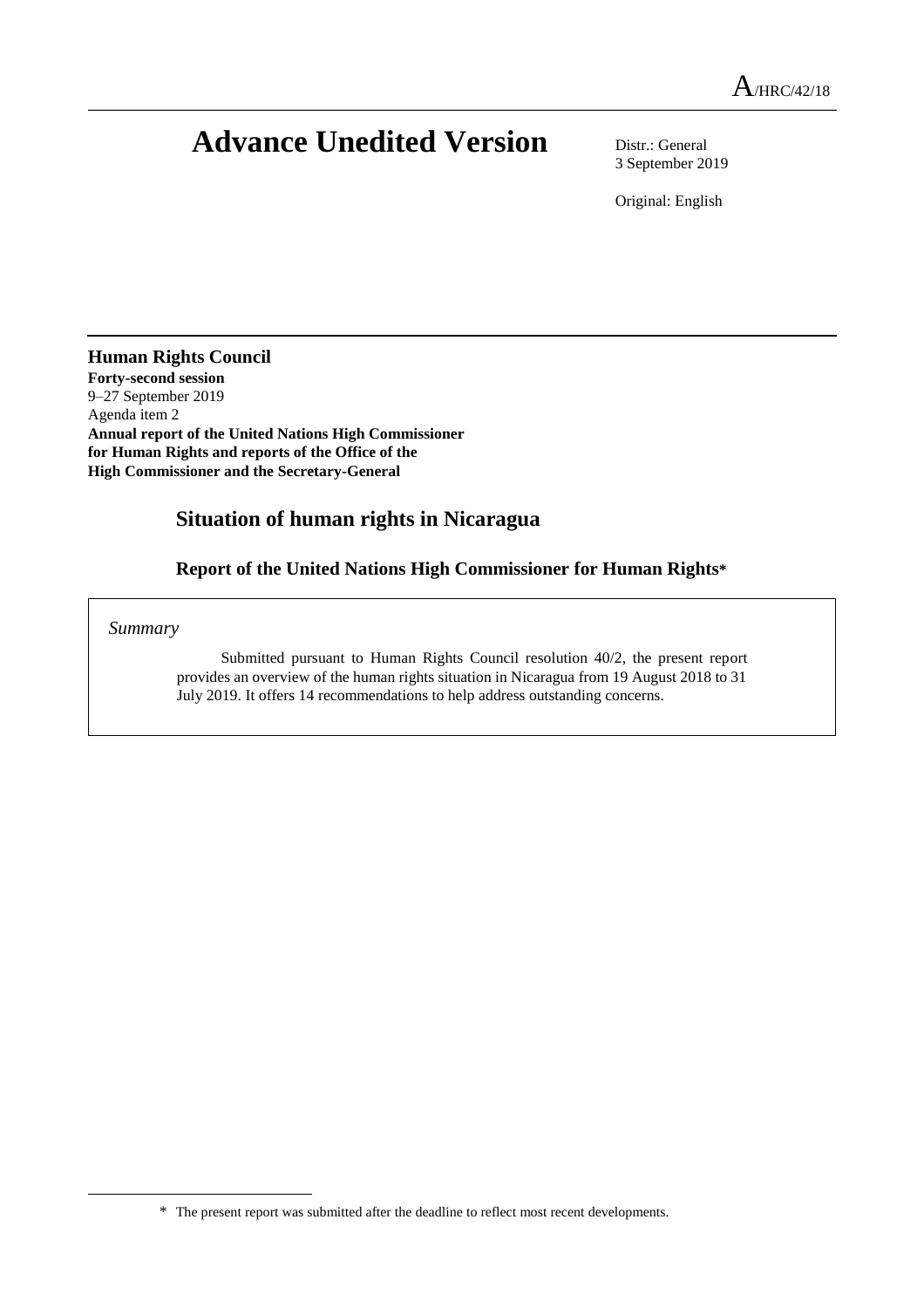# **I. Introduction**

1. In its resolution 40/2, the Human Rights Council requested the High Commissioner for Human Rights "to prepare a comprehensive written report on the human rights situation in Nicaragua and to present it to its forty-second session".

2. The Office of the High Commissioner for Human Rights (OHCHR) intensified its monitoring of the human rights situation in Nicaragua in early April 2018, at the onset of the socio-political and human rights crisis. On 26 June 2018, OHCHR deployed a team of human rights officers to Managua, at the invitation of the Government. On 29 August 2018, OHCHR published a report on "Human rights violations and abuses in the context of protests in Nicaragua, 18 April-18 August 2018".<sup>1</sup> On 30 August 2018, the Minister of Foreign Affairs of Nicaragua rescinded its invitation to OHCHR. The OHCHR Regional Office for Central America has since continued remotely monitoring the human rights situation in Nicaragua. On 14 December 2018, the OHCHR Regional Representative in Central America met the Minister of Foreign Affairs in Managua to discuss possible cooperation and access to the country, in follow-up to a meeting between the High Commissioner for Human Rights and the Minister of Foreign Affairs in Geneva, on 17 September 2018.

3. This report focuses on the human rights situation in Nicaragua from 19 August 2018 to 31 July 2019. It is based on information collected by OHCHR in Nicaragua, as well as in Panama and Costa Rica, including through interviews with Nicaraguan refugees and migrants and remote interviews. During the period under review, OHCHR thus conducted 187 interviews with victims and witnesses of human rights violations and other sources, including lawyers, journalists and health professionals (96 men and 91 women). It interviewed 96 people remotely and 91 in person. OHCHR also held 128 meetings with various stakeholders, including Government officials. Furthermore, OHCHR analyzed documents from governmental and non-governmental sources, including videos, photos, and open source reports. It sent 37 communications to the Ministry of Foreign Affairs, requesting detailed information about allegations of human rights violations. The Government replied to six of them, including to a questionnaire sent by OHCHR in view of the preparation of this report. OHCHR is grateful to the Government for responding to its requests, but notes that most of the information provided lacked sufficient precision to allow proper analysis.

4. In line with its methodology on human rights monitoring, OHCHR crosschecked the information it collected with different sources and evaluated its credibility by applying due diligence. The information it analyzed and verified provides reasonable grounds to believe that the facts took place as described and that patterns outlined in the report constitute human rights violations. OHCHR assessed the information in the light of international human rights law applicable to Nicaragua and relevant domestic legislation, also taking into account standard-setting instruments complementary to international norms.

# **II. Context**

5. In early April 2018, protests against the Government erupted throughout Nicaragua, turning into massive demonstrations, roadblocks and barricades that were violently dismantled by the police and pro-Government elements, between mid-June to mid-July 2018. More than 300 people died in the context of the protests and their repression, while 2,000 were injured.<sup>2</sup> The crisis prompted over 80,000 people to flee Nicaragua.<sup>3</sup> OHCHR documented a large number of human rights violations committed between 18 April and 18

<sup>&</sup>lt;sup>1</sup> OHCHR report, available at:

www.ohchr.org/Documents/Countries/NI/HumanRightsViolationsNicaraguaApr\_Aug2018\_EN.pdf. 2 *Ibidem*.

<sup>3</sup> According to the Regional Office of the United Nations High Commissioner for Refugees in Panama, as of July 2019, 52,330 asylum applications of Nicaraguans had been registered in Europe, Central and North America. According to the General Directorate of Migration and Foreign Nationals of Costa Rica, 30,258 additional people were waiting to file a request for asylum in Costa Rica.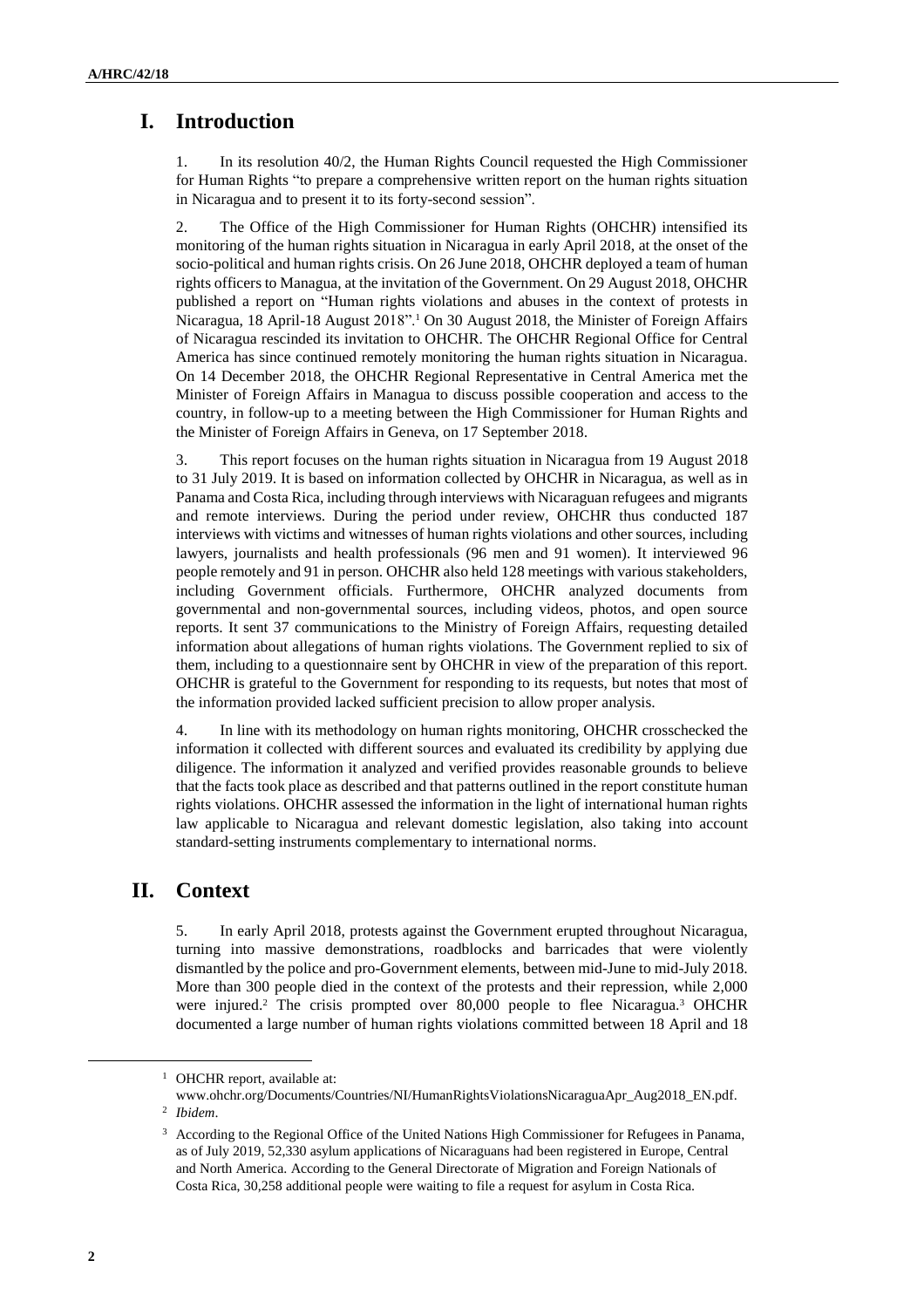August 2018, including gross violations, such as disproportionate use of force by the police that resulted in some extrajudicial killings, and prevalent ill-treatment and instances of torture and sexual violence in detention centres.<sup>4</sup> OHCHR was able to verify that pro-Government armed elements were involved in attacks against protesters and carried out detentions with the acquiescence of and, often, in a joint and coordinated manner with State authorities, mainly law enforcement agents. OHCHR also reported abuses committed by individuals involved in the protests, including the killing and injuring of police officers and members of the Sandinista political party, as well as the destruction of public infrastructure.<sup>5</sup>

6. Despite the resumption of negotiations between the Government and the Civic Alliance for Justice and Democracy (Civic Alliance) in February 2019,<sup>6</sup> and the release, by 11 June 2019, of 492 people (452 men and 40 women)<sup>7</sup> who had been detained in the context of the 2018 protests, the repression of dissent by the Government and pro-Government elements persisted. The authorities consider that the repression of nationwide protests was a legitimate response to a failed coup d'état, denying any responsibility for human rights violations.

7. During the period under review, the National Assembly – which is dominated by the ruling party – adopted legislation proposed by the Government that is not in line with international human rights norms and standards (see Sections IV and VIII below).<sup>8</sup> The national human rights institution, the *Procuraduría para la Defensa de los Derechos Humanos* (PDDH by its Spanish acronym), which also serves as the national mechanism for the prevention of torture, did not demonstrate any independence during this period. During the  $40<sup>th</sup>$  session of the Human Rights Council, the State delegation was represented by the Deputy Commissioner of PDDH, who repeated the Government's justification of the failed coup d'état and indicated that his institution had not found any evidence of torture of protesters deprived of liberty. In March 2019 the status of PDDH was downgraded from "A" to "B" because its independence could not be established.<sup>9</sup>

8. On 19 December 2018, the Government suspended the visits of the Inter-American Commission on Human Rights and the presence of the Special Follow-up Mechanism for Nicaragua (MESENI by its Spanish acronym). It also considered the mission of the Interdisciplinary Group of Experts (GIEI by its Spanish acronym) had been accomplished, just before the presentation of the latter's public report.<sup>10</sup> These decisions ended any on-site international human rights monitoring in Nicaragua. The GIEI report stated that the authorities had perpetrated actions amounting to crimes against humanity, including murder, arbitrary deprivation of liberty and persecution.<sup>11</sup>

<sup>4</sup> OHCHR report, *supra*.

<sup>5</sup> According to official data, 22 police officers and 48 alleged members of the Sandinista party were killed.

<sup>6</sup> A National Dialogue between the Civic Alliance and the Government began on 16 May 2018 with the mediation of the Nicaragua's Episcopal. Negotiations stopped in June 2018, following the arson of a residence in the Carlo Marx neighbourhood, during which six members of a family perished.

<sup>7</sup> Between 27 February and 11 June 2019, the Ministry of Interior issued eight press releases with the number of people released, available at: https://www.migob.gob.ni/noticias/.

<sup>&</sup>lt;sup>8</sup> This included the decrees that cancelled the legal registration of nine civil society organizations, the Law for a Culture of Dialogue, Reconciliation, Security, Work and Peace, the Law on Comprehensive Care for Victims, and the Amnesty Law.

<sup>&</sup>lt;sup>9</sup> Report and Recommendations of the Session of the Sub-Committee on Accreditation, March 2019, available at:

[https://nhri.ohchr.org/EN/AboutUs/GANHRIAccreditation/Documents/SCA%20Report%20March%](https://nhri.ohchr.org/EN/AboutUs/GANHRIAccreditation/Documents/SCA%252525252520Report%252525252520March%2525252525202019%252525252520-%252525252520EN%252525252520.pdf) [202019%20-%20EN%20.pdf.](https://nhri.ohchr.org/EN/AboutUs/GANHRIAccreditation/Documents/SCA%252525252520Report%252525252520March%2525252525202019%252525252520-%252525252520EN%252525252520.pdf)

<sup>&</sup>lt;sup>10</sup> Established through an agreement between the General Secretariat of the Organization of American States, the Inter-American Commission on Human Rights and the Government of Nicaragua, GIEI started its work in Nicaragua on 2 July 2018.

<sup>&</sup>lt;sup>11</sup> GIEI-Nicaragua, "Report on the violent events that took place between April 18th and May 30th 2018", available at:

[https://gieinicaragua.org/giei-c](https://gieinicaragua.org/giei-)ontent/uploads/2019/05/GIEI\_REPORT\_ENGLISH\_simplepage.pdf.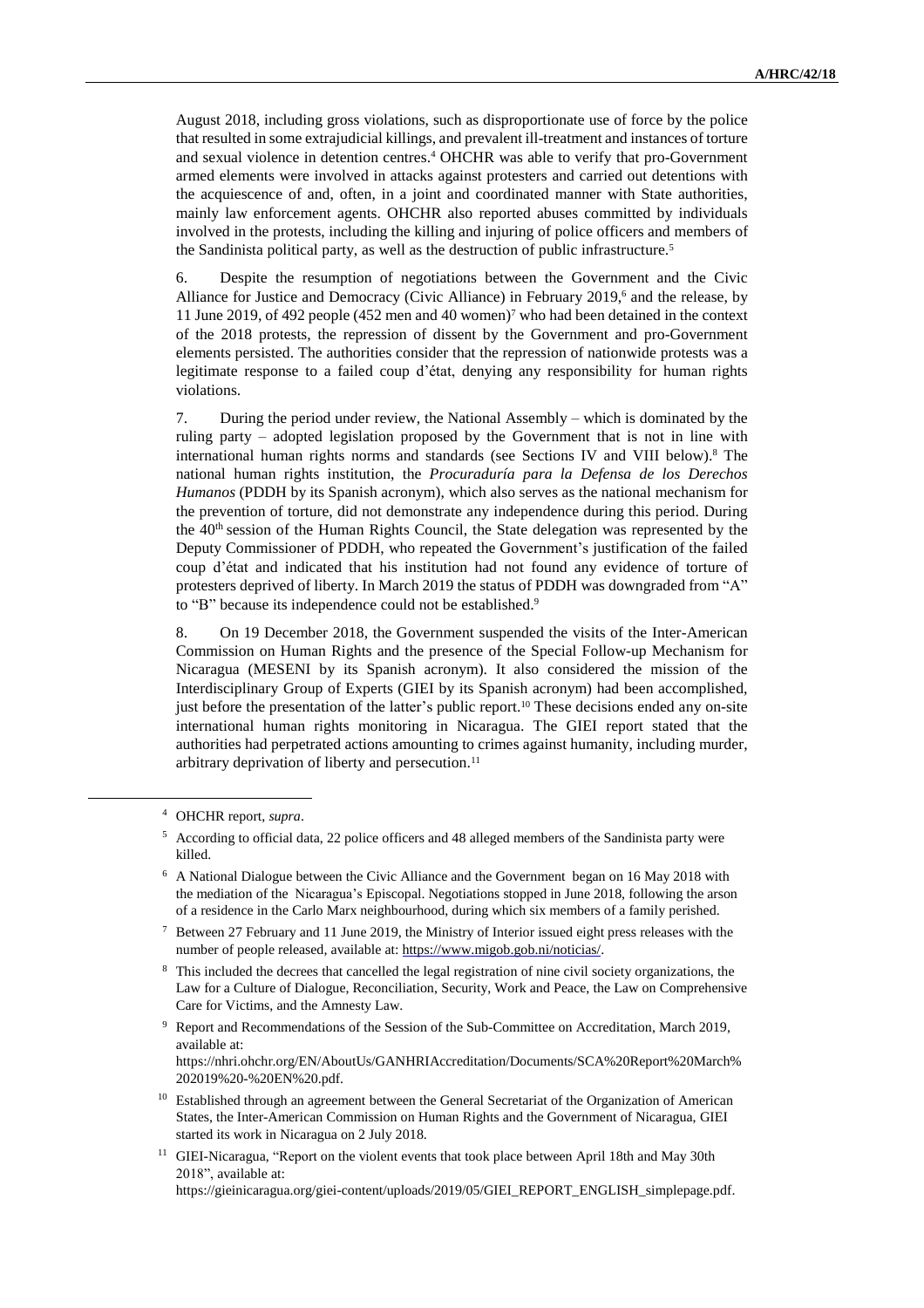9. On 27 February 2019, negotiations between the Government and the Civic Alliance resumed, with representatives of the Organization of American States and the Holy See as international observers. Despite discrepancies between both parties, an agreement was reached on 27 March 2019 on the release of persons deprived of their liberty in the context of the 2018 protests, and another on 29 March 2019 on strengthening citizens' rights and safeguards. On 20 May 2019, the Civic Alliance left the negotiation table, considering implementation of the two agreements was limited.<sup>12</sup> By 11 June 2019, according to official figures, the Government had released 492 people (452 men and 40 women) who had been detained in the context of the 2018 protests. At the time of writing, negotiations remained stalled despite attempts to resume them.

# **III. Right of peaceful assembly**

10. Restrictions to the right of peaceful assembly continued through an array of measures preventing protests. As of September 2018, the National Police began banning public demonstrations by any group critical of the Government, based on a restrictive application of Law 872 of the National Police,<sup>13</sup> which empowers it to issue authorizations to hold public events that could affect the free circulation of people and vehicles or other daily activities. When rejecting requests, the National Police repeatedly stated that applicants lacked formal requirements (e.g. legal personality) or had been involved in "serious breaches of public order".<sup>14</sup> However, authorities are to presume peaceful intentions on behalf of those requesting authorization, especially if they have not been tried for any crime.

11. At times, the National Police resorted to excessive force against those attempting to demonstrate, conducted arbitrary arrests of persons protesting peacefully (in some cases for waving Nicaraguan flags in the streets or for singing the national anthem), and used threats to discourage protests.

12. OHCHR considers such acts as incompatible with applicable international norms and standards, since they were disproportionate to police peaceful gatherings of 100 people or less. The right of peaceful assembly should not be subjected to prior authorization and can only be restricted in accordance with the principle of proportionality to maintain and protect national security, public safety, public order, public health or morals, or the rights and freedoms of others.

13. In its intervention during the Universal Periodic Review (UPR) of Nicaragua, in May 2019, the Government asserted that the right of peaceful assembly was "fully ensured" and that, since September 2018, the National Police had issued four press releases and five resolutions rejecting requests by civil society organizations critical of the Government to organize protests.

14. During the reporting period, OHCHR continued to document cases of pro-Government armed elements using firearms against protesters. In one incident in Managua, on 23 September 2018, a 16-year old boy was killed and, at least four men and a woman were injured. On 30 March 2019, also in Managua, an alleged member of the ruling party attacked demonstrators with a firearm around the Metrocentro shopping centre, injuring three men. On 30 March 2019, the National Police issued a press release indicating that, when the individual was assaulted, shots were fired, which wounded three people.<sup>15</sup> However, this statement differed from the videos of the incident, which showed an individual shooting at demonstrators before some managed to neutralize him. Other images showed some people

<sup>&</sup>lt;sup>12</sup> Civic Alliance, press release of 20 May 2019, available at: https://www.alianzacivicanicaragua.com/nos-retiramos-de-la-mesa-hasta-la-liberacion-de-presospoliticos-y-llamamos-a-paro-nacional/.

<sup>&</sup>lt;sup>13</sup> Law 872 on National Police organization, functions, career and social security special regulation, 26 June 2014, article 7(1)(p).

<sup>&</sup>lt;sup>14</sup> Communication from the Ministry of Foreign Affairs of Nicaragua in response to the OHCHR questionnaire, 5 July 2019.

<sup>15</sup> National Police, Public Relations. Press Release 10-2019, 30 March 2019.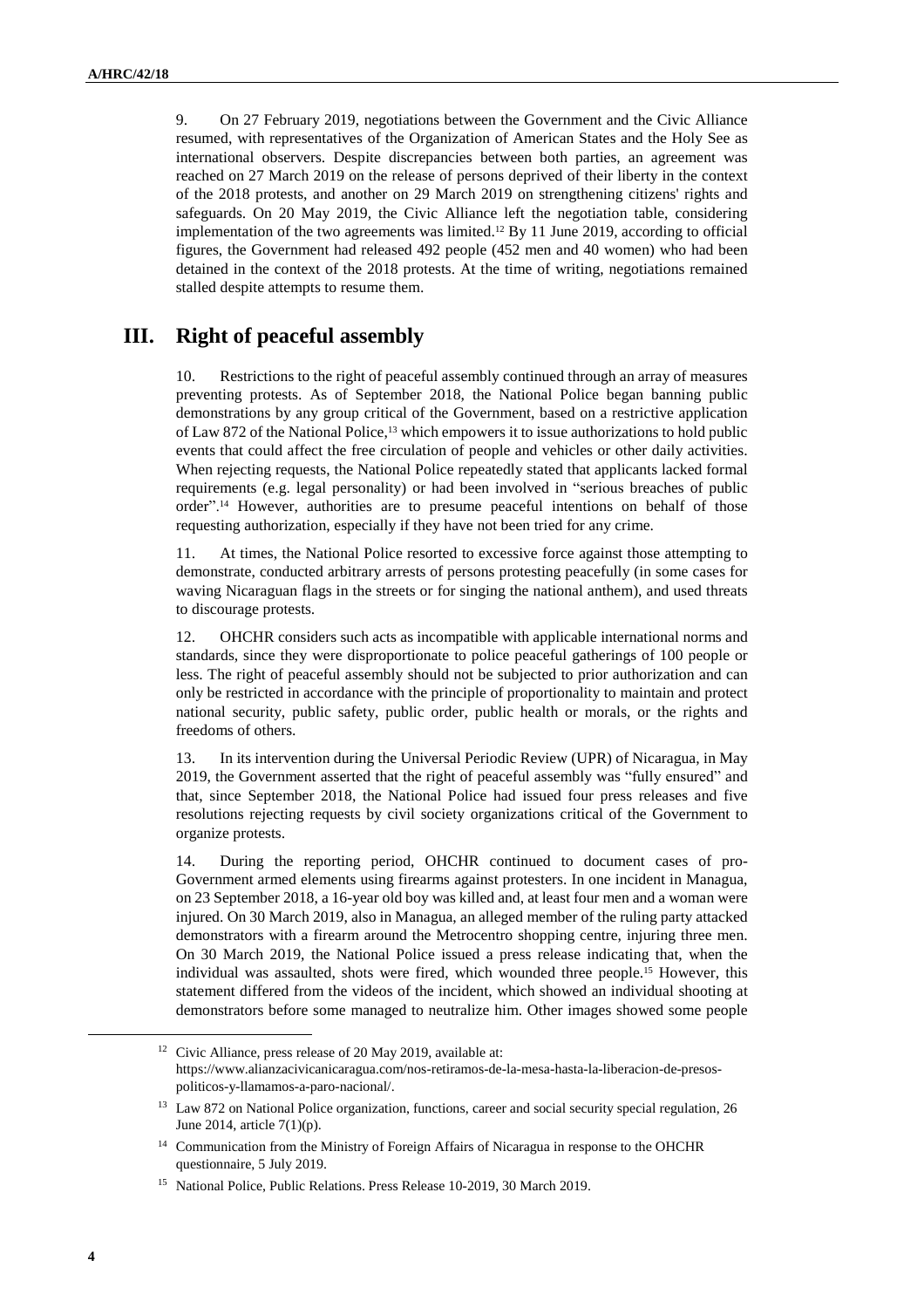beating the aggressor. During demonstrations that were generally carried out in a peaceful manner, a small number of protesters threw stones or fired homemade mortars at the police. OHCHR registered two police officers<sup>16</sup> and a man injured by protesters in September 2018 and did not receive any reports about the use of firearms by protesters.

15. Some of the attacks perpetrated by pro-Government armed elements or mobs were conducted with the acquiescence of police officers. For example, on 15 June 2019, pro-Government elements intimidated, beat and threw stones at persons attending a Catholic religious service to commemorate the first anniversary of the death of a 15-year-old boy killed in the context of 2018 demonstrations. Deployed outside the cathedral, the police did not prevent the attack.

16. A massive deployment of police officers was often observed in urban areas, including in and around shopping malls, courthouses or catholic churches. Such unusual massive deployment had a deterrent effect on those wishing to protest. Crackdown on demonstrations by the police, together with attacks by pro-Government armed elements, had a chilling effect, prompting the cancellation of many protests or to the decision to break them into several smaller gatherings.<sup>17</sup>

# **IV. Rights to freedoms of expression and association**

#### **Freedom of expression**

17. Media workers, journalists, human rights defenders, peasants, LGBTI persons, students and members of the catholic clergy continued to be subjected to attacks, criminalization, seizure of their assets, intimidation, threats, harassment and smear campaigns by authorities and/or pro-Government elements. Relevant authorities did not take measures to prevent, investigate, prosecute and sanction such acts. In some cases, State authorities publicly blamed human rights defenders for having been instrumental in the "coup attempt".<sup>18</sup> This situation had a deterrent effect on the exercise of their right to freedom of expression and association.

18. Media workers and journalists who have expressed criticism of the Government, and the media outlets for which they work,<sup>19</sup> were subjected to bans on publications or broadcasting, raids, cyber-attacks and confiscation of printed materials, films or audio recordings, among others.. On 21 December 2018, after the police searched the headquarters of the TV station *100% Noticias*, Miguel Mora, owner and director of the outlet – previously threatened to death by police officers – and Lucía Pineda, the news director, were arrested and charged with incitement to hatred and terrorism-related crimes without sufficient evidence. Both were released on 11 June 2019, after being detained for over five months under difficult conditions, including solitary confinement, and without having due process. On 15 May 2019, during the UPR of Nicaragua, the Government stated that no journalist had been imprisoned for exercising the right to freedom of expression.

19. According to non-governmental sources, as of 8 July 2019, about 100 journalists (70 men and 30 women) had fled Nicaragua. The World Press Freedom Index reported that Nicaragua had lost 24 ranks in 2019 compared with 2018.<sup>20</sup> Between 19 August 2018 and 30

<sup>&</sup>lt;sup>16</sup> National Police, Public Relations, Press Release 115-2018, 28 September 2018.

<sup>&</sup>lt;sup>17</sup> A civil society organization reported a drastic decrease of demonstrations, from 56 in September 2018 alone, to 43 during the period from October 2018 to February 2019. FUNIDES, "Informe de Coyuntura", May 2019, p. 12.

<sup>&</sup>lt;sup>18</sup> Oral intervention of the State of Nicaragua during the 33<sup>rd</sup> UPR session, available at: http://webtv.un.org/meetings-events/security-council/watchbr%20/watch/nicaragua-upr-adoption-33rd-session-of-universal-periodic-review-/6038140075001/?term=&sort=popular.

<sup>19</sup> Including, *inter alia*, *100% Noticias*, *Confidencial*, *La Prensa*, *Esta Noche*, *El Nuevo Diario*, *Radio Mi Voz*, *Radio Darío* and *Radio La Costeñísima*.

<sup>20</sup> Available at: https://rsf.org/en/nicaragua.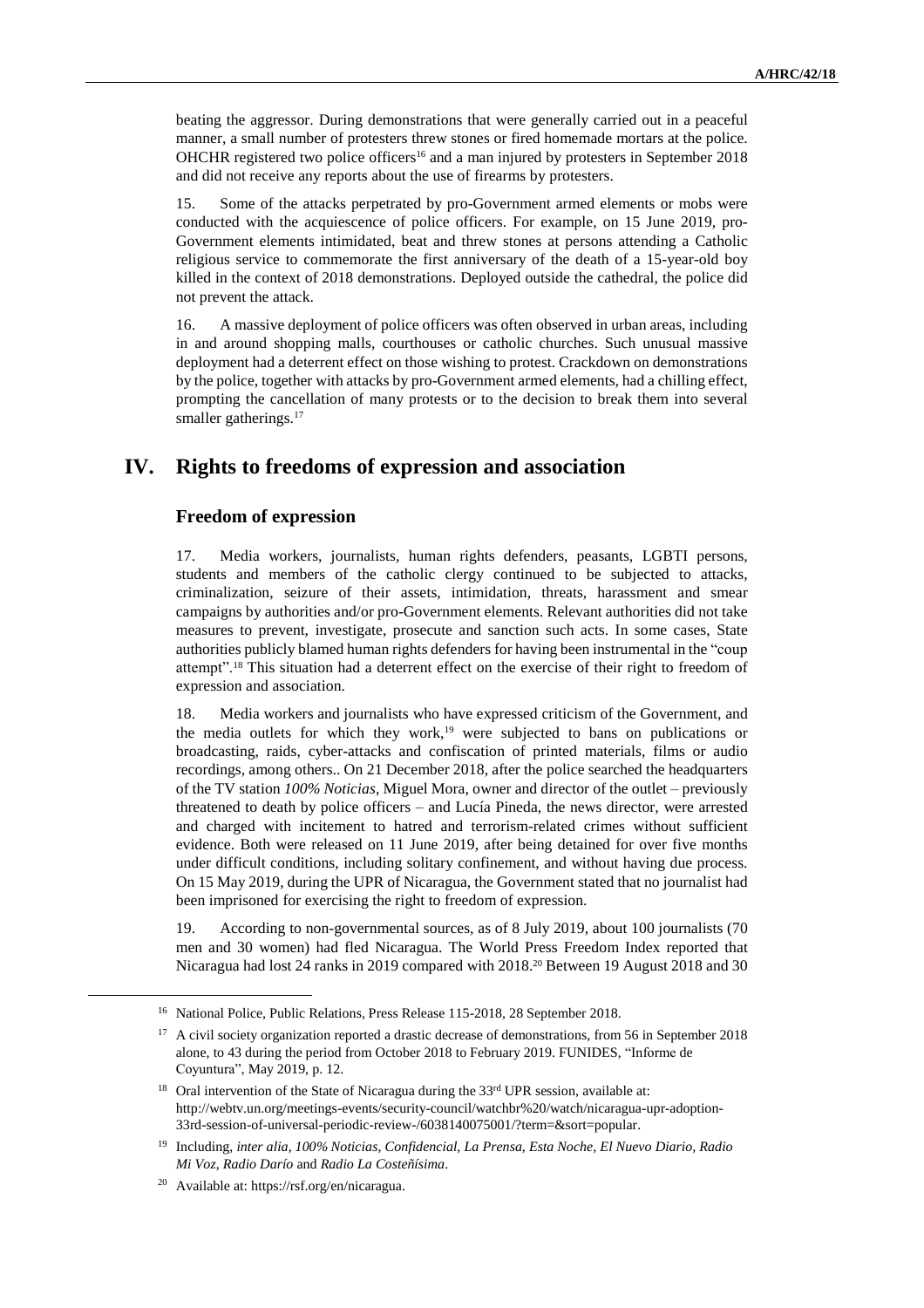June 2019, a civil society organization registered 237 acts of repression by the police and pro-Government elements against media workers and journalists (173 targeting men and 64 directed at women), including threats, insults, physical attacks, detentions, searches of premises, seizure of material and closure of media outlets.<sup>21</sup> In June 2019, Canada and the United States of America imposed sanctions against the Director General of the Institute for Telecommunications and Mail for silencing news media.<sup>22</sup>

#### **Freedom of association and targeted repression of dissenting voices**

20. The Government has taken *de facto* and *de jure* measures affecting the right to freedom of association. In November and December 2018, the National Assembly cancelled the legal registration of nine prominent civil society organizations, $23$  stating they had conducted activities contrary to the purposes for which they were created, and had supported "terrorist actions" during the 2018 protests The closure of these organizations was preceded or followed by night searches by police without judicial warrants, seizure of assets, harassment and beating of staff. The Director of one of these organizations was arrested and deported to Costa Rica.<sup>24</sup> OHCHR was informed that the authorities had authorized pro-Government elements to occupy the facilities of one organization subjected to seizure of assets. The Government informed OHCHR that six of the nine organizations had challenged the decision of the National Assembly before the Supreme Court of Justice. The proceedings were still under way at the time of writing.

21. Civil society groups created after the socio-political crisis began were also targeted by attacks and intimidation,<sup>25</sup> including the Blue and White National Unity<sup>26</sup> (UNAB by its Spanish acronym), the Civic Alliance, the Committee for the Release of Political Prisoners, the 19 April Student Movement, and Nicaragua's Union of Political Prisoners. Women human rights defenders were also targeted. An organization indicated to OHCHR that, from 19 August 2018 to June 2019, 299 women human rights defenders suffered attacks, such as intimidation, psychological harassment, smear campaigns, unlawful detention, and torture and ill-treatment, including sexual violence. According to it, 67 women human rights defenders had been forced into exile by July 2019. By April 2019, at least 15 men and eight women, including members of prominent organizations (including the Nicaraguan Centre for Human Rights and the Permanent Commission for Human Rights) who have been regularly sharing information with OHCHR, suffered harassment, attacks on their life and personal integrity, and constant surveillance of their homes. These acts could be considered as reprisals. In addition, the Nicaraguan Medical Unity estimated that more than 200 doctors and health workers, out of a total of 405 cases registered since the outset of the crisis, were arbitrarily dismissed between 19 August 2018 and 31 July 2019 in reprisal for having assisted people injured in the context of the protests. Similarly, more than 100 students were expelled from the National Autonomous University of Nicaragua after accusations for having allegedly damaged University properties.

<sup>&</sup>lt;sup>21</sup> In addition, 113 acts of repression against media outlets were reported. Foundation Violeta B. de Chamorro, "*Un año de crisis socio-política, Tiempo de Hostilidad y Represión contra la prensa independiente*", April 2019.

<sup>22</sup> Available at: www.international.gc.ca/world-monde/international\_relationsrelations\_internationales/sanctions/nicaragua.aspx?lang=eng and [https://home.treasury.gov/news/press-releases/sm715.](https://home.treasury.gov/news/press-releases/sm715)

<sup>&</sup>lt;sup>23</sup> Law 147 on Non-Profit Organizations does not offer due process guarantees to organizations sanctioned with the cancellation of their legal status.

<sup>&</sup>lt;sup>24</sup> The person has dual Nicaraguan and Costa Rican nationality.

<sup>&</sup>lt;sup>25</sup> For instance, the police raided a property that belonged to the son of one of the negotiators of the Civic Alliance and publicly announced to have seized firearms, allegedly used during 2018 protests. Civic Alliance press release, 28 May 2019, available at:

https://www.alianzacivicanicaragua.com/asedio-e-intimidacion-no-nos-detendran/.

<sup>&</sup>lt;sup>26</sup> A common front opposed to the Government, representing different civil society sectors, established in October 2018.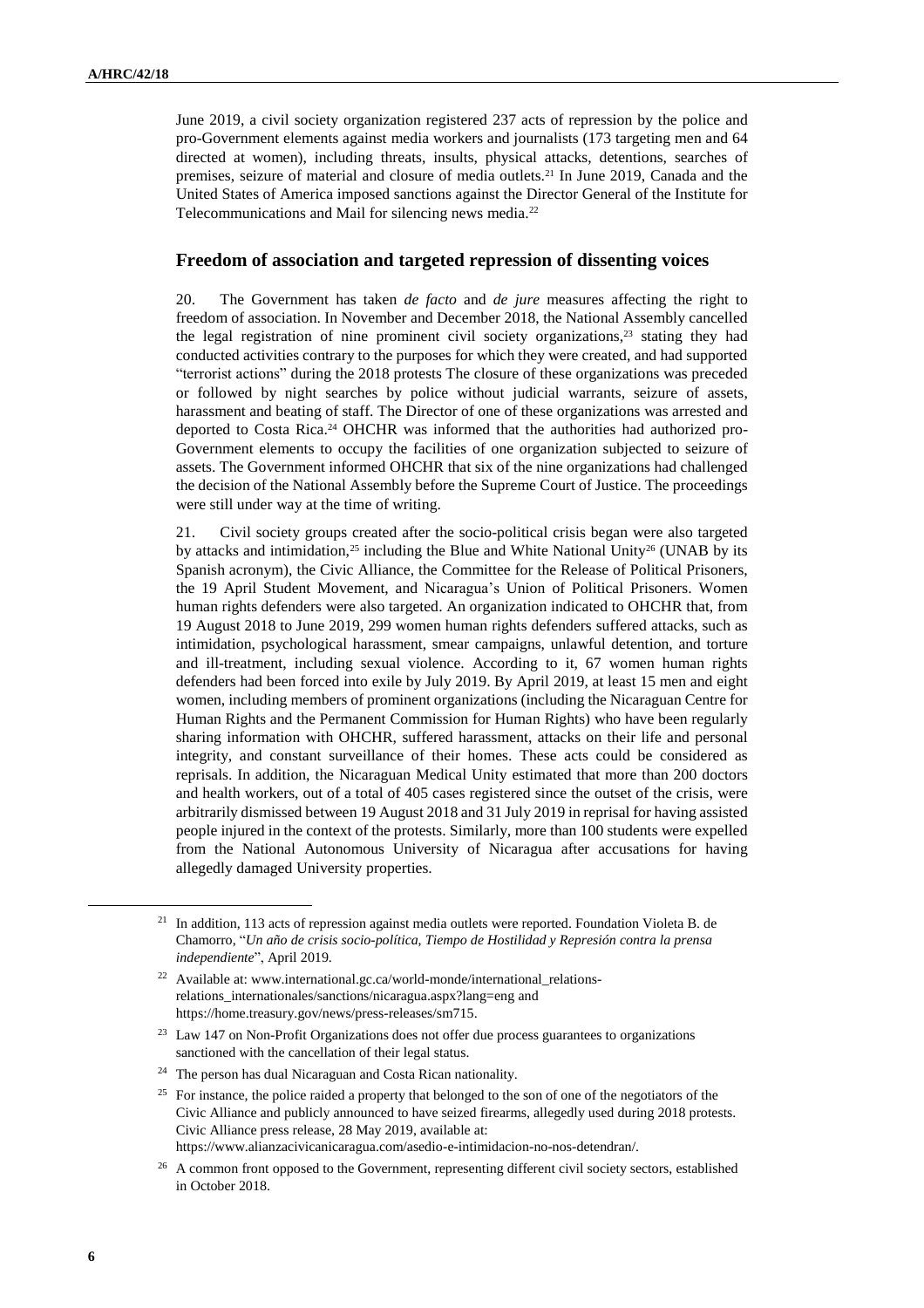# **V. Right to Liberty**

22. During the reporting period, OHCHR continued to receive reports of arrests and detentions, many being arbitrary and unlawful. The total number of persons arrested since April 2018 is unclear. The Government indicated that, since April 2018, 923 people (776 men and 147 women) had been arrested, including 446 who were held in custody for public order disturbances and released within 48 hours.<sup>27</sup> Non-governmental sources reported more than 2,200 arrests between August 2018 and July 2019, indicating that the majority of people were released within 48 hours.

23. Since September 2018, OHCHR has been receiving information indicating that the police had arrested people who had participated in the 2018 protests by breaking into their house at night and conducting searches without warrants. The Government informed OHCHR that, in these cases, judges had validated police actions *a posteriori*. <sup>28</sup> In some cases, the police used excessive force during the arrest. In one instance, an individual was severely beaten on his right leg and spent over 50 days in the hospital, before being transferred to a detention centre. Hundreds of people were arrested while attempting to peacefully protest (See Chapter III above), although, according to the Government, the National Police has not arrested anyone for having participated in demonstrations.<sup>29</sup>

24. In many cases documented by OHCHR, the police did not communicate the reasons for the arrest or the place where the persons deprived of their liberty would be detained. Families and lawyers then had to visit police stations, detention centres and courthouses, seeking their relatives' whereabouts, and not obtaining clear, or at times any, information. According to international norms and standards, denying information on the whereabouts of a detainee constitutes an enforced disappearance.

25. Many detainees were brought before a judge beyond the 48-hour limit established by law. While not refuting this, the Government pointed out that this did not prevent judicial authorities from pursuing the proceedings.<sup>30</sup> In some cases documented by OHCHR, detainees were held in custody for weeks or months without being brought before a judge, charged, and/or having had access to a lawyer. In many cases, police authorities issued detention warrants directly, as allowed by Nicaraguan law.

26. *Habeas corpus* remedies were often ineffective, especially because the officers entrusted to conduct the relevant proceedings refused or were afraid to perform their duties when the cases involved anti-Government protesters. In several cases, when these officers ordered prison authorities to present the detainees, the orders were ignored.

27. Patterns of arbitrary arrest have changed over time. Since March 2019, most of the individuals arrested to prevent them from staging protests remained in custody in police stations and other detention centres, usually less than 48 hours, and were released without charges or being brought before a judge. In May 2019, the police started to hold people outside of police stations, including in patrol vehicles, for a few hours. Local human rights organizations indicated that individuals most recently arrested and who participated in the 2018 protests, were charged with common crimes. The Government has claimed that such arrests were not linked with the protests and that the detainees were invoking political motives to be exonerated.

28. According to press releases issued by the Ministry of Interior, between 27 February and 11 June 2019, the Government released 492 people (452 men and 40 women) who had been detained in the context of the 2018 protests.<sup>31</sup> Of these, 106 people (100 men and six

<sup>&</sup>lt;sup>27</sup> Communication from the Ministry of Foreign Affairs of Nicaragua in response to the OHCHR questionnaire, *supra*, pp. 22-23.

<sup>28</sup> *Ibidem*.

<sup>29</sup> *Ibidem*.

<sup>30</sup> *Ibidem*.

<sup>&</sup>lt;sup>31</sup> Between 27 February and 11 June 2019, the Ministry of Interior issued eight press releases available at: https://www.migob.gob.ni/noticias/.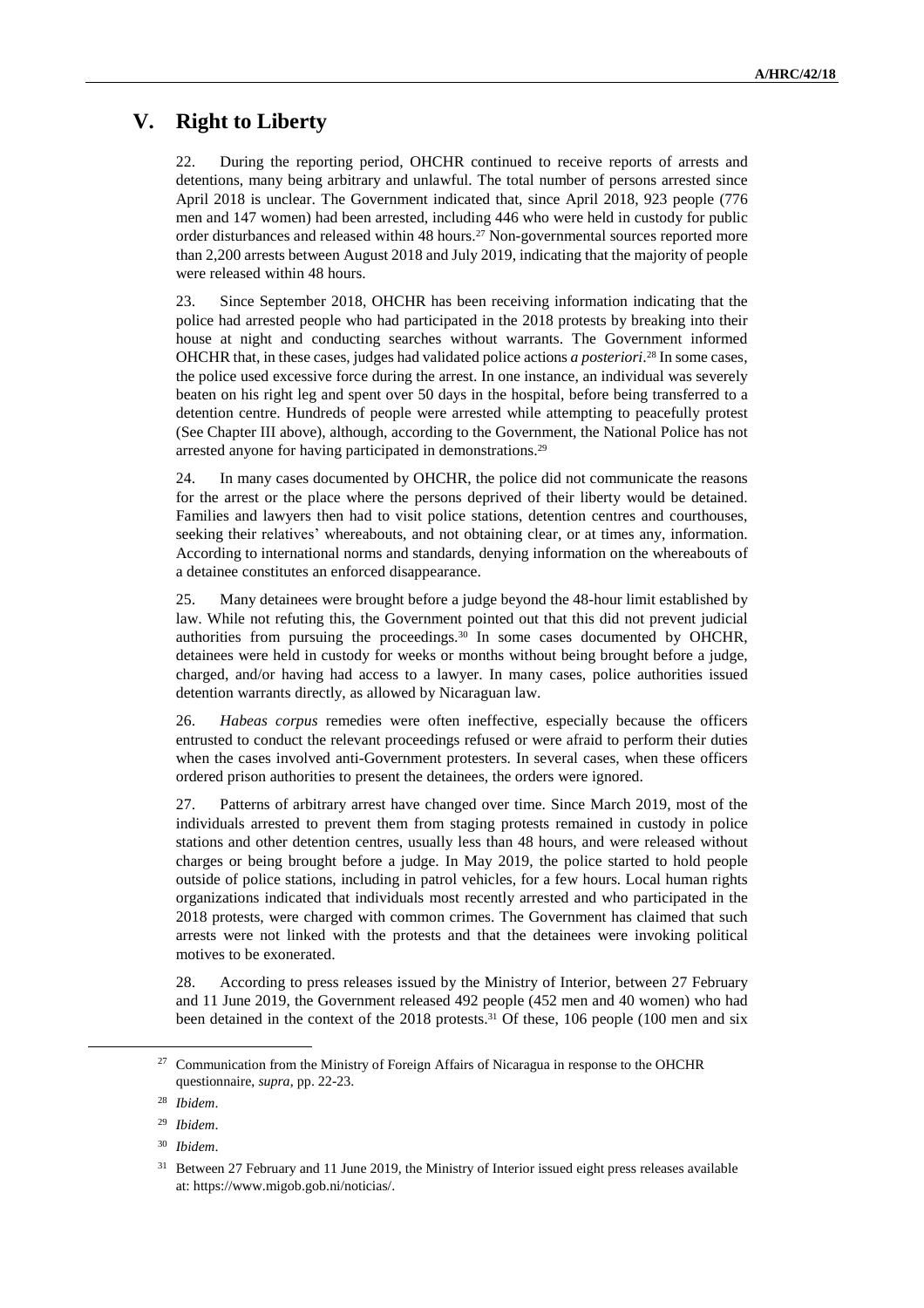women) were released under the Amnesty Law, adopted on 8 June 2019, and 386 (352 men and 34 women) were initially placed under house arrest and then granted amnesty following the entry into force of the above-mentioned law.

29. The International Committee of the Red Cross (ICRC) helped to reconcile different lists of persons detained in the context of the protests provided by the Government and civil society organizations. It also participated, as an observer, in the release of 256 people.<sup>32</sup> On 18 June 2019, the Government announced it had released all people deprived of their liberty in the context of the protests. Civil society organizations refuted this claim and indicated that, as to 28 July 2019, 118 men and two women remained deprived of their liberty, including two individuals who had been previously released under the Amnesty Law.<sup>33</sup>

# **VI. Rights to freedom from torture and to humane conditions of detention**

30. OHCHR has reasonable grounds to believe that, after August 2018, a considerable number of women and men deprived of their liberty in the context of the protests and then facing criminal charges, were subjected to torture and/or ill-treatment, both physical and psychological, including beatings, unlawful body searches, death threats, and threats against their family. OHCHR also documented cases of sexual and gender-based violence against women, including inappropriate touching and rape threats.

31. Police and prison staff allegedly perpetrated torture and ill-treatment while arresting individuals perceived as political opponents, or during their detention at police stations and at the detention centre in Managua, known as *El Chipote*. OHCHR documented that several persons detained in *El Chipote* were brought out of their cells at night, including several times per night, to be interrogated and, in numerous cases, beaten and threatened. In November 2018, seven Special Procedures mandate-holders issued a press release expressing concern about allegations of torture and ill-treatment of detainees.<sup>34</sup>

32. Since December 2018, OHCHR documented seven occasions in which groups of women and men arrested in the context of the protests, and detained at *La Modelo* prison and in the prison for women, known as *La Esperanza* – both located in Tipitapa, were beaten by prison staff and police officers, and subjected to prohibited forms of punishment. This included collective punishments in the form of beatings with batons, use of pepper spray on men's genitals, and arbitrary confiscation of women's personal belongings. On 16 May 2019, amid protests inside *La Modelo*, a police officer shot an inmate, causing his death, while at least 11 other male detainees and six police officers were injured. According to the Government, the detainee was trying to take away a correctional officer's weapon when he was shot. OHCHR however collected corroborating accounts indicating that the victim was shot from a distance of approximately four metres.

33. Although Law 473 on the Penitentiary Regime and Execution of the Sentence does not explicitly authorize and regulate intrusive searches, the majority of the men and women deprived of liberty in the context of the protests interviewed by OHCHR indicated they were subjected to unjustified and degrading visual inspection of their body cavities during routine strip searches. They would undergo such searches almost every time they left their cells, in front of same-sex detainees and staff who sometimes verbally mocked them.

34. As acknowledged by the Government, transgender women deprived of liberty were detained in the same cells as male detainees, since penitentiary legislation does not recognize

<sup>33</sup> Civic Alliance press release, 29 July 2019, available at: [https://www.alianzacivicanicaragua.com/informe-y-listas-de-personas-presas-politicas-y](https://www.alianzacivicanicaragua.com/informe-y-listas-de-personas-presas-politicas-y-desaparecidas-al-28-de-julio-de-2019/)[desaparecidas-al-28-de-julio-de-2019/.](https://www.alianzacivicanicaragua.com/informe-y-listas-de-personas-presas-politicas-y-desaparecidas-al-28-de-julio-de-2019/)

<sup>&</sup>lt;sup>32</sup> ICRC press statements, 21 and 30 May, and 10 and 11 June 2019, available at: [https://www.icrc.org/es/where-we-work/americas/nicaragua.](https://www.icrc.org/es/where-we-work/americas/nicaragua)

<sup>34</sup> Available at: [www.ohchr.org/EN/NewsEvents/Pages/DisplayNews.aspx?NewsID=23919&LangID=E.](https://www.ohchr.org/EN/NewsEvents/Pages/DisplayNews.aspx?NewsID=23919&LangID=E)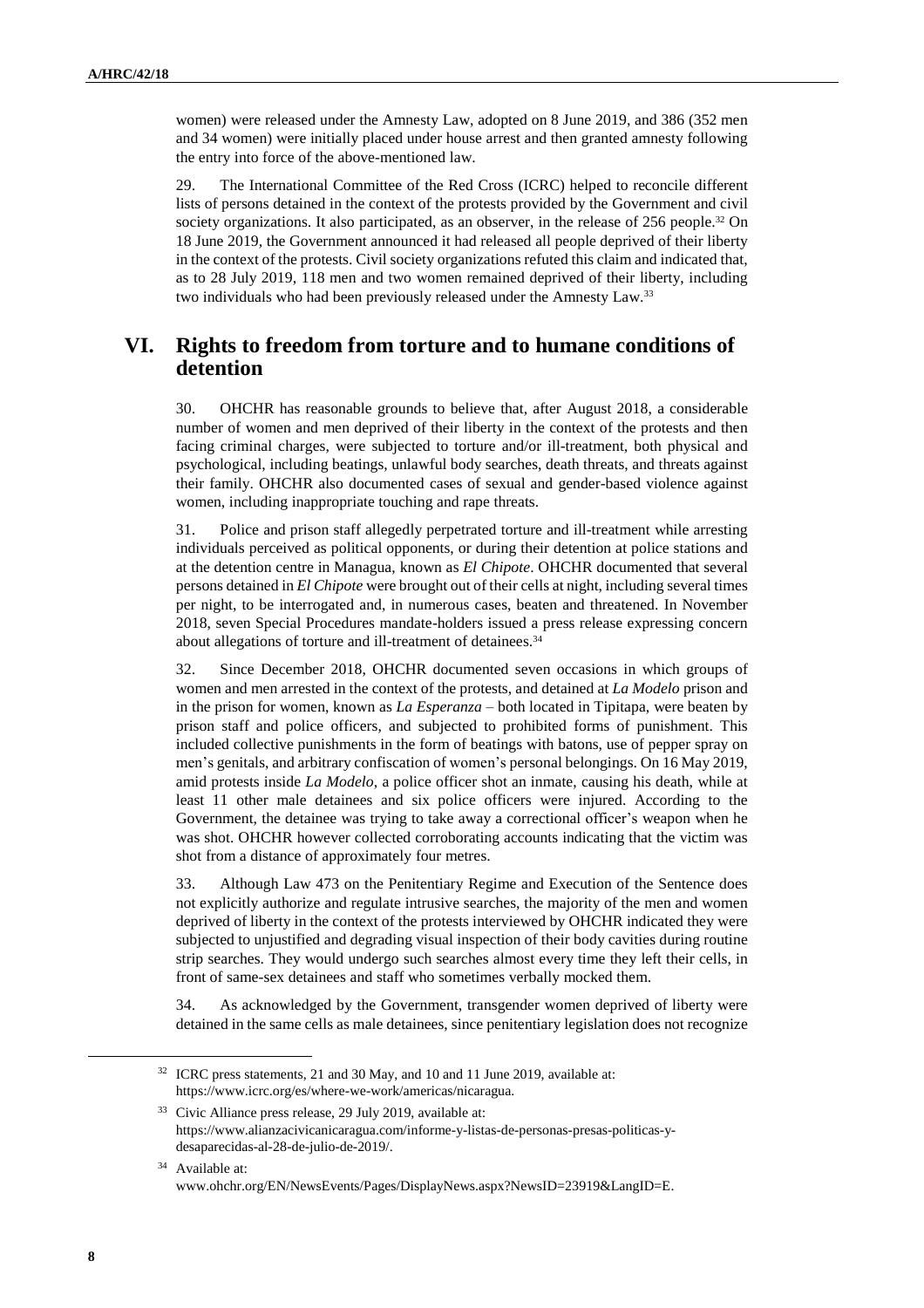transgender people in accordance with their gender identity.<sup>35</sup> They were therefore subjected to visual inspection of their body cavities during routine strip searches in front of male detainees.

35. The Government states that there have been no investigations of allegations of torture and ill-treatment committed by correctional officers, because the National Penitentiary System "has not received [any] complaint of ill-treatment".<sup>36</sup> Article 12 of the Convention against Torture however obliges competent authorities to undertake prompt and impartial investigations, wherever there is "reasonable ground to believe that an act of torture has been committed", even in the absence of a complaint. The Government clarified that the Office of the Attorney-General had investigated four complaints of alleged ill-treatment of persons detained in the context of the protests committed by police officers, including one concerning a 14-year old boy who allegedly had a forearm forcibly tattooed. This case was dismissed as not credible, while there has been no progress in the others, reportedly because "the complainants have not responded to the prosecutor's summoning".<sup>37</sup> No other investigations against police officers were initiated in the absence of a complaint.

36. Some men and women detained in the context of the protests were subjected to solitary confinement, in some cases for months, in maximum-security cells of *La Modelo* and *La Esperanza*. Any imposition of solitary confinement beyond 15 consecutive days is prohibited under the United Nations Standard Minimum Rules for the Treatment of Prisoners<sup>38</sup> and may amount to torture or cruel, inhuman or degrading treatment or punishment, depending on the circumstances. According to corroborated sources, the conditions in solitary confinement were precarious, with cells infested by bugs, and no access to sunlight, natural light and poor ventilation despite high temperatures during the day.

37. Many other persons detained in the context of the protests in other parts of *La Modelo* and *La Esperanza* faced similar substandard conditions of detention, with no access to sunlight, except for 30 minutes per week, and insufficient access to water of poor quality. OHCHR also documented cases of lack of, or inadequate, access to medical attention and medication for some persons detained in the context of the protests. In addition, family visits, in principle allowed every 21 days, were not regular for these detainees, and were sometimes cancelled or rescheduled at short notice.

38. Although former detainees interviewed by OHCHR mentioned visits of PDDH staff to places of detention, they did not share any complaints with them because they perceived the institution as partial and not independent. In its capacity as the national mechanism for the prevention of torture, PDDH stated that during 12 visits it conducted in 2018 to *La Modelo* and *La Esperanza* prisons, it did not find any evidence of acts of torture or illtreatment. PDDH indicated that the right to food and contact with the external world were ensured at all times, and that access to drinking water was regularly granted through pipes and taps.<sup>39</sup>

# **VII. Right to a fair trial**

39. A former justice of the Supreme Court, who resigned in January 2019, stated that charges against people in relation to the 2018 protests were politically motivated, and that judges issued rulings following the Government's narrative of the failed coup for fear of

<sup>35</sup> Communication from the Ministry of Foreign Affairs of Nicaragua in response to the OHCHR questionnaire, *supra*, pp. 36-37.

<sup>36</sup> *Ibidem*, pp. 4-5.

<sup>37</sup> *Ibidem*.

<sup>38</sup> Rules 43 and 44.

<sup>&</sup>lt;sup>39</sup> Hard copy of PDDH reports shared with OHCHR in March 2019. These reports are not available online.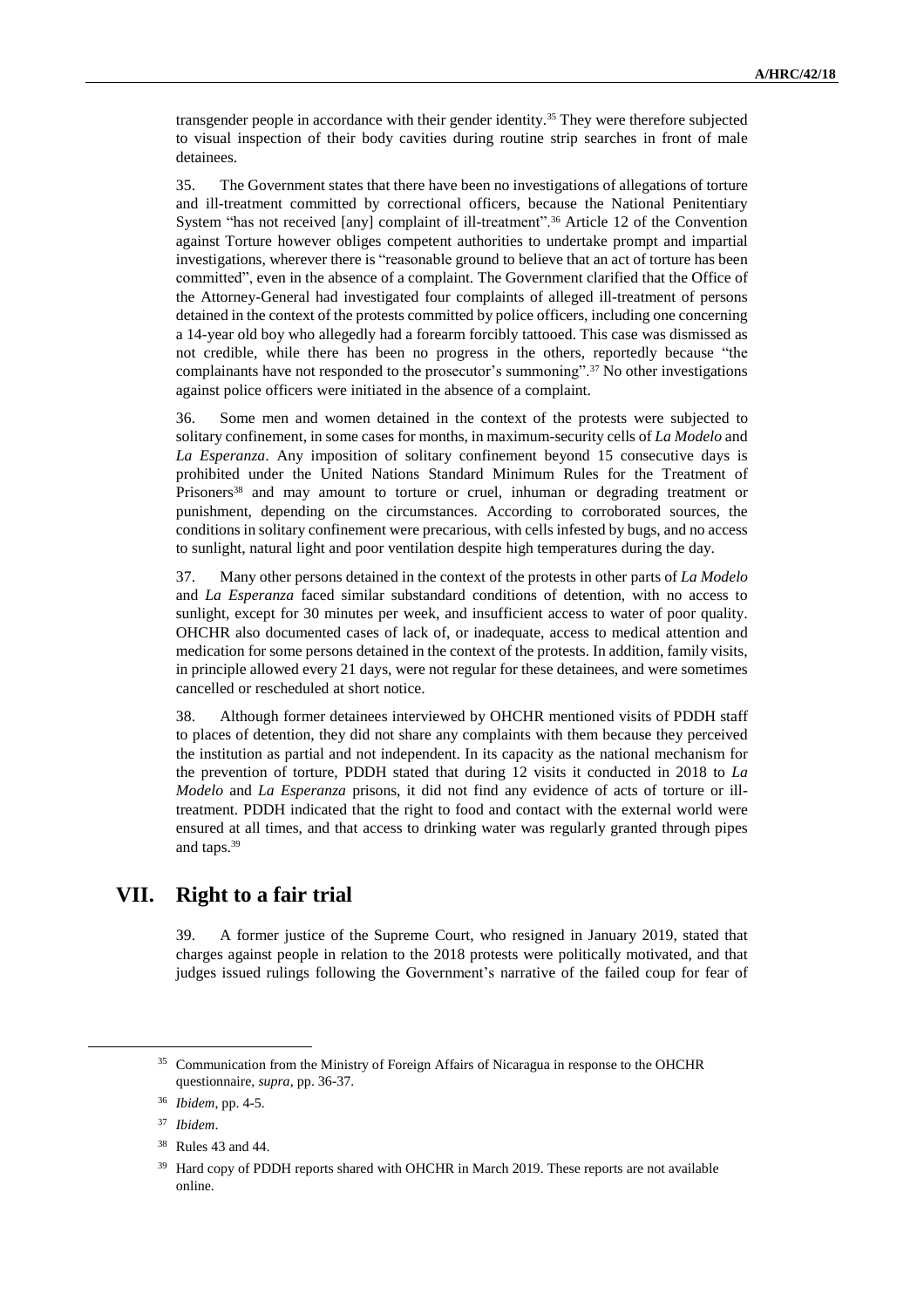dismissal.<sup>40</sup> According to information collected by OHCHR, prosecutors and public defenders were not perceived as independent and impartial when acting in cases related to the socio-political crisis.<sup>41</sup>

40. OHCHR documented violations of the right to a fair trial in cases of persons prosecuted for their involvement in demonstrations, sometimes based on a distorted application of the criminal legislation, which is not in line with international human rights norms and standards. For example, judges repeatedly issued arrest, search or seizure warrants *post factum*, which, although allowed by the Criminal Procedural Code to render police actions lawful, contravenes international norms and standards. Judges have also imposed mandatory pre-trial detention for particular crimes<sup>42</sup> almost systematically and without proper reasoning, which is contrary to international norms and standards, according to which the imposition of such measures has to be exceptional and consider the defendant's individual circumstances.<sup>43</sup>

41. Individuals who participated in the protests, took part in picket lines and roadblocks, collected money or supplies to support demonstrators, or fired home-made mortars against security forces, faced charges that were disproportionate to the seriousness of those acts. They were usually charged with terrorism, financing terrorism, kidnapping, organized crime, and illegal possession of arms. Some judges have admitted inaccurate accusations, built on weak or contradictory evidence. In a number of cases, the prosecutors' accusations included inconsistencies about persons, places, periods of time and objects allegedly found at the crime scene. Despite objections by the defence, the judges accepted those allegations.

42. Numerous cases were investigated and prosecuted before courtsin Managua, although the alleged criminal acts had occurred elsewhere. This was justified by the application of article 22 of the Criminal Procedural Code, as reformed by law 952, which is vaguely worded.<sup>44</sup> Some of these cases were transferred to courts in Managua, without compliance with legal procedures. Almost all hearings before district judges were closed to the public without valid justification.<sup>45</sup> Other hearings held before pre-trial judges were allegedly conducted in facilities that only judicial personnel – including public defenders – could access, without information on time and venue having been communicated in advance to defence lawyers. The hearings would also occur at unusual times – at dawn and on weekends – to avoid public scrutiny.<sup>46</sup> The minutes would indicate that the hearings had taken place during working hours.

43. The authorities violated the right to presumption of innocence of most people detained in the context of the protests.<sup>47</sup> After a person would be arrested, he  $/$  she would be publicly accused of being a terrorist and then, placed in mandatory pre-trial detention.<sup>48</sup> Many were

<sup>42</sup> For instance, terrorism and organized crime (Law 735, article 37.b).

<sup>40</sup> Available at: [www.elnuevodiario.com.ni/nacionales/483132-rafael-solis-renuncia-corte-suprema](http://www.elnuevodiario.com.ni/nacionales/483132-rafael-solis-renuncia-corte-suprema-justicia)[justicia/.](http://www.elnuevodiario.com.ni/nacionales/483132-rafael-solis-renuncia-corte-suprema-justicia)

<sup>&</sup>lt;sup>41</sup> The Directorate of Public Defenders depends from the Supreme Court of Justice.

<sup>43</sup> United Nations Human Rights Committee, CCPR/C/GC/35, para. 38.

<sup>44</sup> Some judges from other judicial districts (e.g. Granada, Rivas, León, Juigalpa), who had previously convened hearings, declined jurisdiction in contradiction of the provisions of Article 29 of the Criminal Procedure Code. The defence objected these irregular proceedings, but the cases and the detainees were sent to the courts in Managua, before the appeals were decided.

<sup>&</sup>lt;sup>45</sup> The defendants' family members, national and international human rights institutions and independent media have generally been prevented from attending the hearings.

<sup>&</sup>lt;sup>46</sup> According to the Government, hearings were held at the premises of courts of justice on the dates and at the time set by judges. Communication from the Ministry of Foreign Affairs of Nicaragua in response to the OHCHR questionnaire, p. 12, *supra*.

<sup>47</sup> United Nations Human Rights Committee, CCPR/C/GC/32, para. 30.

<sup>48</sup> United Nations Human Rights Committee, CCPR/C/GC/35, para. 38.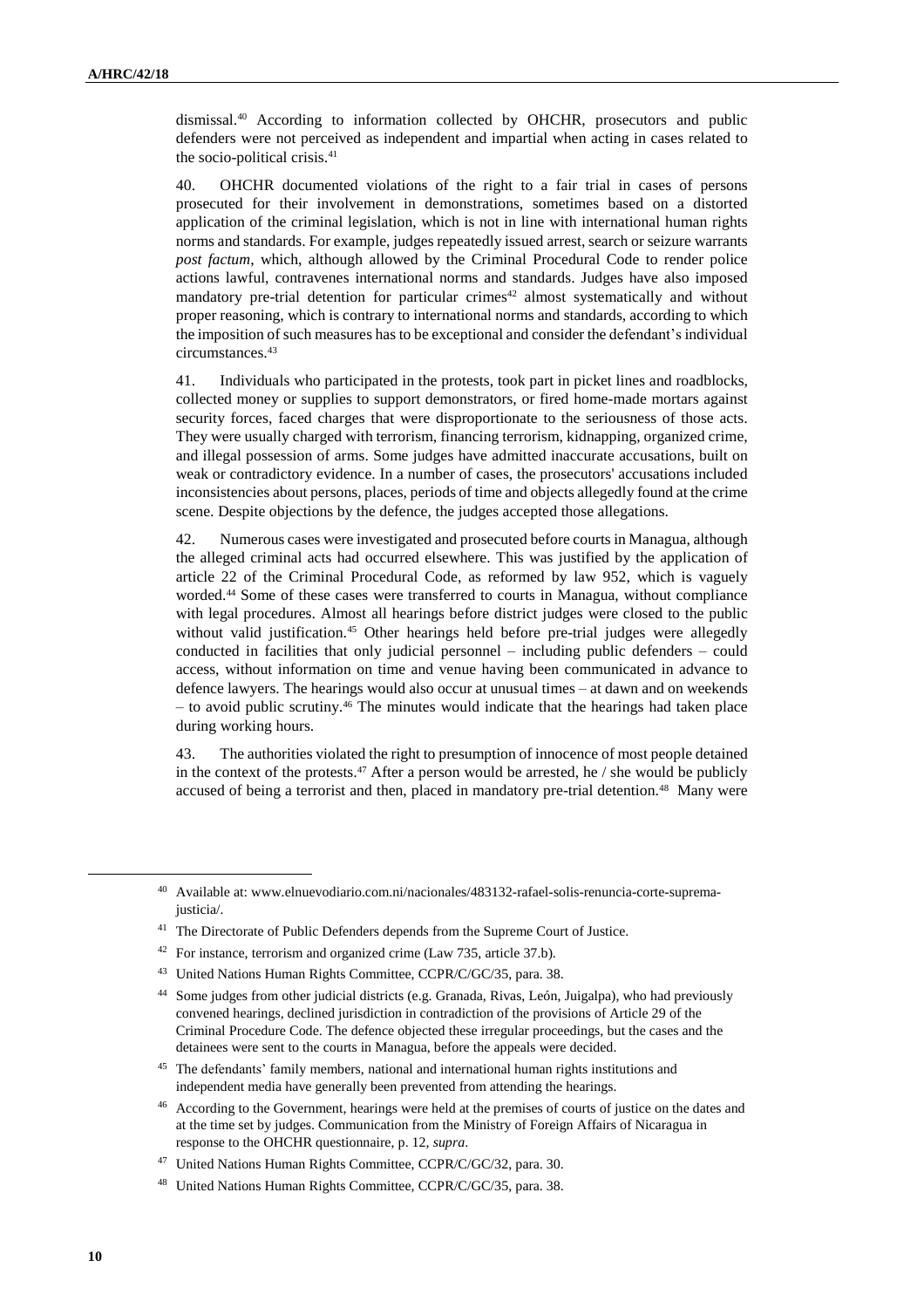kept in prison for more than six months, others for almost a year, without any judicial review.<sup>49</sup>

44. On numerous occasions, defence lawyers were not allowed to review their clients' case files, and many defendants were only able to communicate with their legal counsels at the hearings, as the majority was not allowed to be visited in prison.<sup>50</sup> The Government has denied these claims.<sup>51</sup> Moreover, some preliminary hearings were conducted in the absence of the lawyer chosen by the accused, who was imposed a public defender that allegedly did not act in an independent and diligent manner.<sup>52</sup>

45. OHCHR documented a general failure of judges to respect equality between the parties to the proceedings. For instance, part of exculpatory evidence was usually dismissed, while the whole evidence proposed by public prosecutors was usually accepted. Furthermore, most witnesses for the prosecution were civil servants or police officers, including undercover agents, who testified with their faces covered, without any assurance that judges had verified their identity during a previous special hearing, as required by domestic legislation.

46. In some cases, prison authorities ignored the release orders of judges, keeping defendants arbitrarily deprived of their liberty. Those convicted were usually given disproportionate sentences, in some cases over 200 years of prison, although the Constitution limits prison sentences to 30 years.<sup>53</sup> On 22 February 2019, the High Commissioner for Human Rights issued a press release expressing concern about lack of due process and increasing criminalization of dissent, and calling for an independent review of convictions and sentences of opposition leaders and activists who took part in the protests.<sup>54</sup>

47. All convictions related to the demonstrations and socio-political crisis have so far been imposed on individuals involved in the protests, with the exception of a private security guard condemned for the homicide of a Brazilian university student.<sup>55</sup> On 15 July 2019, a court ordered the release of the security guard in application of the Amnesty Law.

#### **VIII. Victims' right to a remedy and reparation**

48. Despite questions about its independence, impartiality and objectivity, the Truth, Justice and Peace Commission continued operating. The Commission was established by the National Assembly on 27 April 2018, without consulting victims and civil society. The resolution that created this body did not define its powers nor the process or criteria for the selection of the commissioners.<sup>56</sup> Besides, as illustrated by its report, the Commission

- <sup>51</sup> Communication from the Ministry of Foreign Affairs of Nicaragua in response to the OHCHR questionnaire p. 11 *supra.*
- <sup>52</sup> According to domestic law, preliminary hearings may be held without the participation of a defence counsel, whether it is a lawyer chosen by the accused or appointed *ex officio* by the judge. According to international norms and standards, it is axiomatic that legal assistance be available at all stages of criminal proceedings.
- <sup>53</sup> This was the case of peasant leaders Medardo Mairena and Pedro Mena, condemned to 216 and 210 years, respectively.

<sup>49</sup> *Ibidem*.

<sup>&</sup>lt;sup>50</sup> In a few cases, defence lawyers were able to interview their clients in prison after waiting from 6:00 am to 3:00 pm. The interviews would usually last 10 minutes, in the presence of a guard. Some older and sick detainees were exceptionally allowed to communicate more privately and for a longer time with their lawyers.

<sup>54</sup> Available at: https://www.ohchr.org/EN/NewsEvents/Pages/DisplayNews.aspx?NewsID=24193&LangID=E.

<sup>55</sup> OHCHR requested the Government for information on the number of police officers investigated, prosecuted and / or punished for alleged excessive use of force. The Government failed to provide such information. Communication from the Ministry of Foreign Affairs of Nicaragua in response to the OHCHR questionnaire pp. 3-4, *supra.*

<sup>56</sup> National Assembly Resolution No. 01-2018 of 29 April 2018.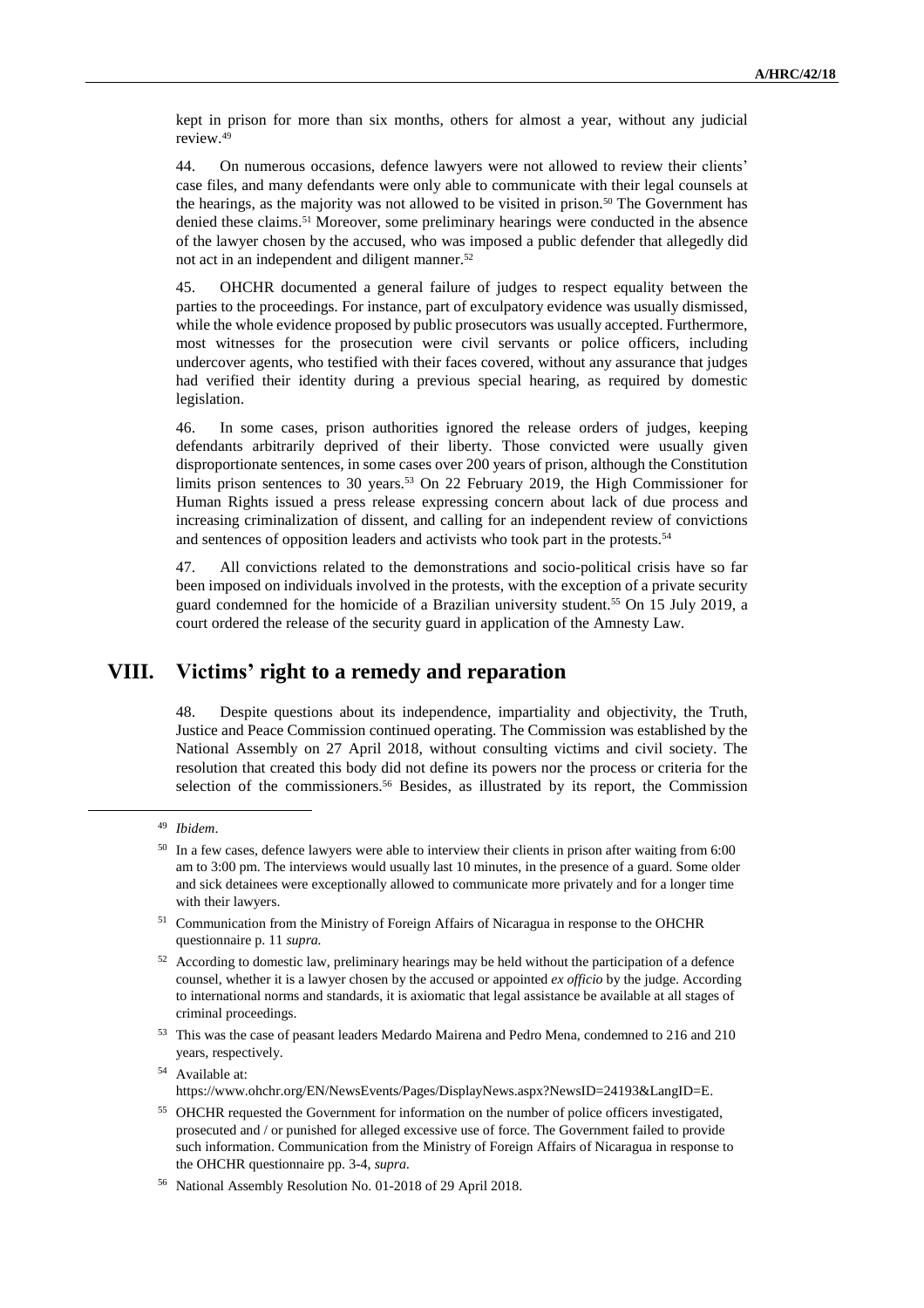considers members of the security forces and supporters of the ruling party as the primary victims of the crisis, at the detriment of people who were involved in the protests.<sup>57</sup> Although the police used excessive force on different occasions, the Commission did not recognize that these constituted human rights violations. Most recently, it praised the controversial Law on Comprehensive Care for Victims and the Amnesty Law.

49. On 24 January 2019, the National Assembly adopted Law 985, aimed at "implementing the general legal framework to guarantee a culture of dialogue, reconciliation, security, work and peace".<sup>58</sup> The Law does not address the multiple human rights violations suffered by thousands of victims since April 2018. Its very general and vague provisions evoke the promotion of solidarity, values and behaviours to preserve peace, and of measures to safeguard peaceful coexistence among Nicaraguans. The Government indicated that pursuant to Law 985, 6,931 commissions of reconciliation, justice and peace were established, without providing further details on their members or their functioning.

50. Although the negotiation agenda adopted in March 2019 include "truth, justice, reparation and non-recurrence", no agreement had been reached on these matters at the time of writing. After the negotiations came to a standstill, the Government, with the support of the National Assembly, adopted unilateral measures purporting to address these issues without consulting victims' organizations.

51. On 29 May and 8 June 2019, the National Assembly thus adopted the Law on Comprehensive Care for Victims (Law 994) and the Amnesty Law (Law 996), respectively. The former focuses on granting victims priority access to healthcare, education, employment, housing, and leisure, but does not provide for their right to remedy or other appropriate and proportionate measures of reparation, including compensation and guarantees of nonrecurrence. Furthermore, the introduction of the Law 994 refers to the willingness of the authorities to respond to the damage caused by the "failed coup d'état" to victims, implying that opponents to the Government during the 2018 protests were perpetrators of the failed coup, rather than victims.<sup>59</sup>

52. Law 996 can lead to impunity for gross human rights violations, in contradiction with international law. Article 1 of the Law provides for a broad amnesty that benefits all persons (without specification) who have participated in the events that have occurred in Nicaragua since 18 April 2018, and who have not been subjected to investigations; those who are being investigated or criminally prosecuted; and those whose judgments are in the execution phase. The Law also establishes that the authorities will not initiate investigations and will close criminal and administrative proceedings in progress. Article 2 provides that Law 996 applies to "all political crimes" (which are not defined in the Criminal Code) and to "related common crimes", except for crimes regulated in international treaties to which Nicaragua is a party. The Law also contains a "non-recurrence" clause foreseeing the possible revocation of amnesty if the beneficiaries engage again in crimes listed in the Law. In July 2019, two civil society organizations filed legal motions before the Supreme Court to challenge the constitutionality of Law 996.

53. None of the unilateral measures undertaken by the Government has been designed for the purpose of establishing accountability which, coupled with the lack of independence in the administration of justice, entrenches impunity for human rights violations.

<sup>57</sup> Third Preliminary Report of the Truth, Justice and Peace Commission, February 2019.

<sup>58</sup> Communication from the Ministry of Foreign Affairs of Nicaragua of 23 August 2019, with comments on the United Nations High Commissioner for Human Rights report, p. 21.

<sup>59</sup> High Commissioner for Human Rights press release of 8 June 2019, available at: https://www.ohchr.org/EN/NewsEvents/Pages/DisplayNews.aspx?NewsID=24684&LangID=E.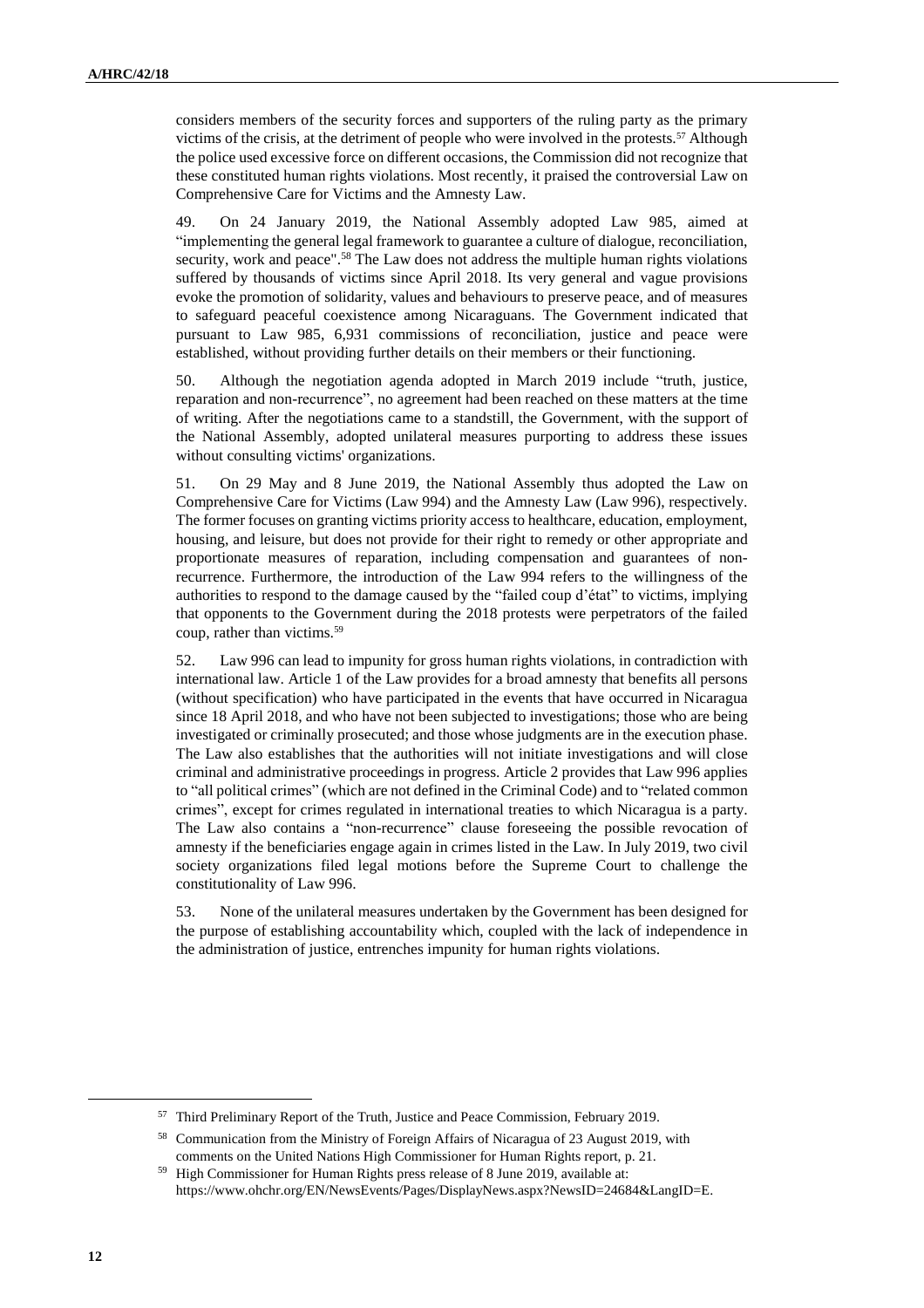# **IX. Impact of the crisis on the enjoyment of economic, social and cultural rights**

54. During the last decade, national authorities have implemented policies and measures, which generated a reduction of general poverty from 42.5 to 24.9 per cent between 2009 and 2016, while extreme poverty fell from 14.6 to 6.9 per cent during that period.<sup>60</sup> Nicaragua was "one of the first Latin American countries to meet the Millennium Development Goals of halving poverty and hunger between 1990 and 2015", as recognized by the Food and Agriculture Organization of the United Nations and the World Food Programme. It also met Millennium Development Goal 4 of reducing the under-5 child mortality rate per 1,000 live births by two thirds by 2015.<sup>61</sup>

55. Nevertheless, the persistent socio-political crisis has had an adverse impact on the enjoyment of economic and social rights. After a growth rate of more than 4.5 per cent in 2016 and 2017, Nicaragua's economy experienced a 3.8 per cent contraction in 2018 which, according to the World Bank, is expected to worsen in 2019.<sup>62</sup> Hotels, restaurants, and retail business, where women are predominantly employed, have been among the most affected sectors.

56. According to the National Institute for Social Security, from March 2018 to February 2019, more than 140,000 formal jobs were lost, which account for 15.7 per cent of the total number of jobs. According to a civil society organization, 66 per cent of the affected people were men and 44 were women. As of April 2019, annual inflation had reached 3.1 per cent, and the Ministry of Finance indicated that prices of basic consumer goods had increased by 2 per cent on average, while the price of water and power utilities had increased by 8.9 and 3.7 per cent respectively. $63$  All these factors led to decreasing the purchasing power of households.

57. On 28 February 2019, in an attempt to compensate these harmful effects, the National Assembly adopted, by a large majority, a tax reform – amendment to Law 822 – to increase tax revenues in 2019.<sup>64</sup> On 1 February 2019, Presidential Decree No. 06-19 came into effect, introducing reforms to the Social Security Law Regulations that increased employers' contributions to social security and reduced future retirement pensions. According to the business sector, both reforms may lead to a further deterioration of "the national economy and the well-being of Nicaraguan people".<sup>65</sup>

58. In this context, welfare programmes, including health and education services, may be affected and progress achieved could be reversed, particularly among people in situation of vulnerability, especially those living in rural areas, including women and girls, Afrodescendant and indigenous peoples.

59. In addition, despite the adoption of an advanced legal framework that allowed the State to recognize more than  $120,000$  square kilometres of collective land tenure,<sup>66</sup>

<sup>60</sup> Fifth and sixth periodic reports to the United Nations Committee on Economic Social and Cultural Rights, available at: https://tbinternet.ohchr.org/\_layouts/15/TreatyBodyExternal/countries.aspx.

<sup>61</sup> National Report to the Working Group on the UPR, 28 January 2019, A/HRC/WG.6/33/NIC/1, p. 5, available at: https://www.ohchr.org/EN/HRBodies/UPR/Pages/NIindex.aspx.

<sup>62</sup> Available at: https://www.worldbank.org/en/country/nicaragua/overview.

<sup>63</sup> Communication from the Ministry of Foreign Affairs of Nicaragua in response to the OHCHR questionnaire, *supra*, p. 40.

<sup>64</sup> Government of Nicaragua's statement published on 28 January 2019 by the newspaper *El 19 Digital* indicating "to compensate serious damages to [Nicaraguan] economy caused by coup mongers", available at: https://www.el19digital.com/app/webroot/tinymce/source/2019/00- Enero/Del28al31Enero/UNA%20REFORMA%20FISCAL%20PARA%20PROTEGER%20DEREC HOS%20DE%20LAS%20FAMILIAS%20NIC-%2026%20ENERO%202019.pdf.

<sup>65</sup> FUNIDES, "Informe de Coyuntura", *supra*, p. 12.

<sup>66</sup> Periodic report to the Committee on the Elimination of Racial Discrimination, May 2019, available at: https://tbinternet.ohchr.org/\_layouts/15/TreatyBodyExternal/countries.aspx.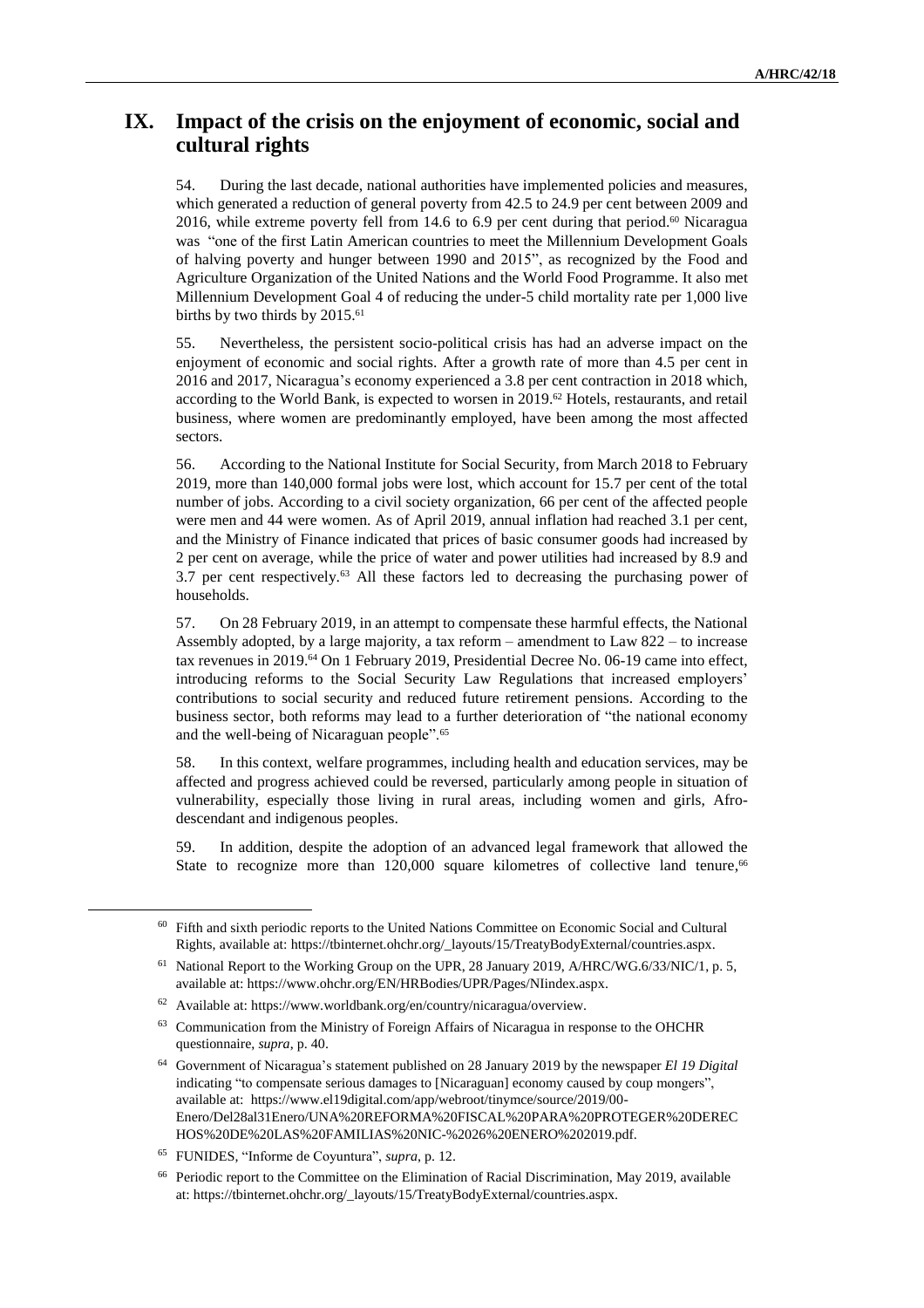indigenous and Afro-descendant peoples continued to suffer limitations to the use of their land and territories due to the presence of land settlers.

# **X. Conclusions**

60. **OHCHR, the Inter-American Commission on Human Rights and GIEI have documented gross human rights violations committed since mid-April 2018 in the context of the protests. Yet, State authorities have so far denied any responsibility and have instead blamed social and opposition leaders, human rights defenders and demonstrators for what they call the "coup-related violence" and the negative impact on the country's economy. With the exception of one sentence, the investigations and prosecutions carried out at the time of writing had only targeted individuals who participated in protests, provided support to those protesting or were critical of the Government. OHCHR is not aware of any other investigation into allegations of violations and abuses committed by police or pro-Government elements in the context of the protests. This situation reflects a lack of will to ensure accountability and entrenches impunity for human rights violations, denying victims' rights to justice, truth, reparation and guarantees of non-recurrence. It also further erodes public trust in State institutions.**

61. **Institutional and legislative measures adopted with the stated purpose of reconciliation and guaranteeing reparation for all victims of the socio-political crisis, were imposed without consultations and do not comply with relevant international principles. Independence from the Government and inclusion of all stakeholders, especially victims, are essential conditions for any initiative seeking justice and reparation.**

62. **The most recent phase of the repression against sectors critical of the Government has been marked by violations of the rights to freedom of expression, association and peaceful assembly. Moreover, Government officials have resorted to rhetoric discrediting and attacking human rights defenders, journalists and persons critical of the Government. This situation has led to a continued and notable reduction of civic space.**

63. **Arbitrary arrests and detentions continued to be used as a means to repress the expression of dissent, and instances of torture and ill-treatment targeting persons deprived of liberty in relation to the protests persisted. The authorities have thus far failed to conduct prompt and impartial investigations into allegations of torture and illtreatment in custody.**

64. **The justice system has been used to criminalize dissent and to ensure impunity for those responsible for human rights violations, demonstrating the lack of independence of the judiciary from the Executive. The monitoring of some criminal proceedings against persons detained in the context of the protests has also unveiled notorious weaknesses and incompatibilities of application of the national criminal legislation with international norms and standards on fair trial.**

#### **XI. Recommendations**

65. **The High Commissioner calls on the State of Nicaragua to:**

(a) **Urgently resume a meaningful and inclusive dialogue, in line with its international human rights obligations, and fully implement the agreements reached with the Civic Alliance in March 2019;**

(b) **Guarantee the exercise of freedoms of peaceful assembly, expression and association; and publicly condemn and sanction any attack or intimidation against,** *inter alia***, human rights defenders, community leaders, journalists and media workers, and any individual critical of the Government;**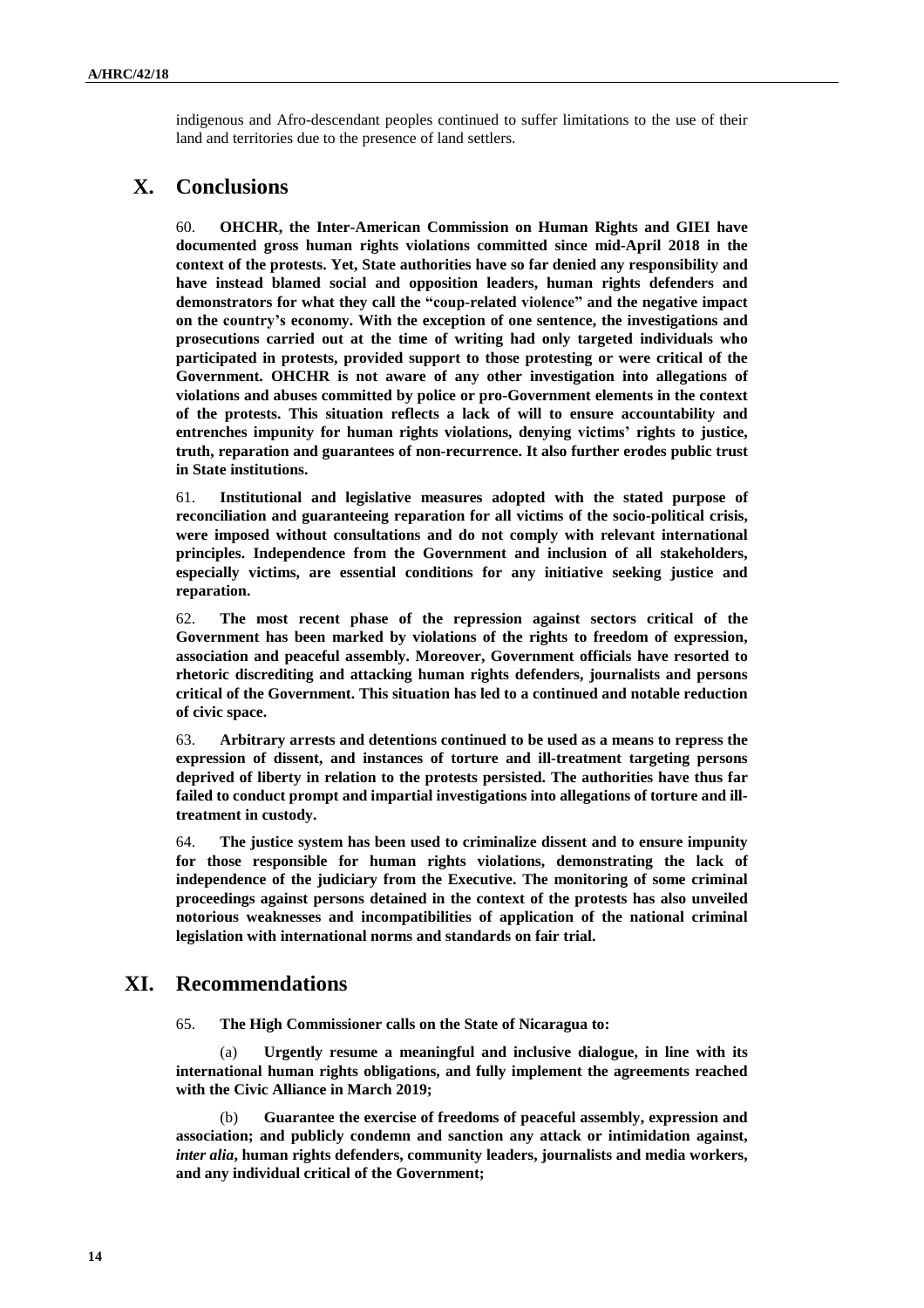(c) **Urgently restore the legal personality of civil society organizations and media outlets that were sanctioned, and return all their seized assets, documents and equipment;**

(d) **With OHCHR's support through technical cooperation, as well as the assistance of regional human rights institutions, establish a comprehensive action plan towards accountability that is inclusive and victim-centered, which would include the following:**

(i) **Prompt, thorough and transparent criminal investigations and prosecutions into all allegations of human rights violations and abuses that have occurred since 18 April 2018, especially gross human rights violations, such as extrajudicial killings, torture, and sexual violence, in particular through the establishment of a Special Unit within the Prosecutor's Office;**

(ii) **Participative and inclusive consultations to reform the judicial sector, including re-appointments in line with international standards, such as the Basic Principles on the Independence of the Judiciary and the Guidelines on the Role of Prosecutors;**

(iii) **Following consultation with associations of victims of human rights violations in the context of the protests, development and implementation of a comprehensive package of measures that ensure access to justice and reparation (restitution, compensation, rehabilitation, satisfaction and guarantees of nonrecurrence) to all victims of human rights violations that have occurred since 18 April 2018, including the repeal of Laws 994 and 996;**

(iv) **Dismantlement and disarmament of pro-Government armed elements and comprehensive reform of the security sector, including human rights vetting, civilian supervision and oversight, and revision of Law 872 in conformity with human rights norms and standards.**

(e) **Take immediate measures to halt and effectively prevent acts of torture and ill-treatment in custody, including prolonged solitary confinement; carry out prompt, impartial and effective investigations into any allegation of torture and illtreatment, and into the violent events that followed the protest inside** *La Modelo* **prison on 16 May 2019; bring perpetrators to justice and ensure reparation to the victims;**

(f) **Put an end to arbitrary arrests, and release all persons arbitrarily deprived of their liberty in the context of the protests or for expressing views critical of the Government;**

(g) **Amend criminal law to ensure its full compatibility with international norms and standards; in particular to ensure that any deprivation of liberty is authorized by a judicial authority, that pre-trial detention is imposed only if considered necessary and proportionate, taking into account the defendant's individual circumstances, and that arrest, seizure and search warrants are issued by a judicial authority before being enforced;**

(h) **Promptly ensure the implementation of electoral and institutional reforms, aimed at guaranteeing fair and transparent elections.**

66. **The High Commissioner calls on the national human rights institution to:**

(i) **Fully comply with its mandate, including as National Mechanism for the Prevention of Torture, in line with the Paris Principles and the Optional Protocol to the Convention against Torture and Other Cruel, Inhuman or Degrading Treatment or Punishment, to effectively and independently promote and protect human rights, in accordance with Nicaragua's international obligations;**

(j) **Seek cooperation from OHCHR, the Global Alliance of National Human Rights Institutions and the Subcommittee for the Prevention of Torture to address issues that led to the downgrading of its status and to reinforce its mandate, including as National Mechanism for the Prevention of Torture.**